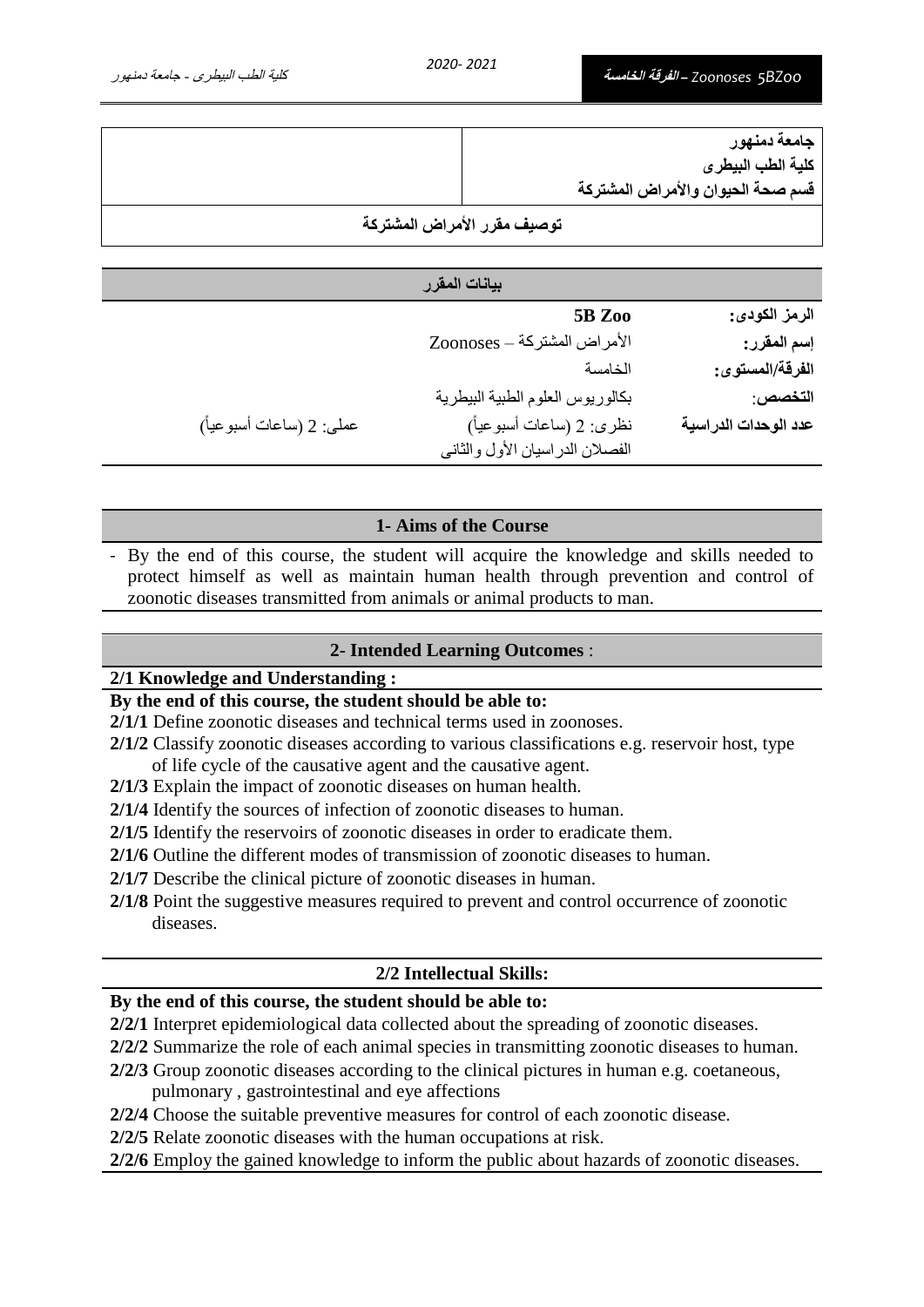## **2/3 Professional and Practical Skills :**

# **By the end of this course, the student should attain the capacity to:**

**2/3/1** Collect the suitable specimen required to identify the causative agent of zoonotic diseases.

**2/3/2** Diagnose zoonotic diseases both in man and human based on clinical and laboratory methods.

**2/3/3** Design a suitable control program for various zoonotic diseases.

#### **2/4 General and Transferable Skills:**

### **By the end of this course, the student should have the capacity to:**

**2/4/1** Work in multidisciplinary team.

**2/4/2** Communicate effectively with others.

**2/4/3** Organize and control tasks and resources.

**2/4/4** Use computer programs to make presentations

**2/4/5** Browse the internet skillfully to update knowledge.

#### **3-Course Content:**

| <b>The first Semester</b>                                   |                 |                |                  |
|-------------------------------------------------------------|-----------------|----------------|------------------|
| <b>Topic</b>                                                | No. of<br>hours | Lectures       | <b>Practical</b> |
| - Course description                                        | 1               |                |                  |
| - Classification of Zoonoses                                | $\overline{4}$  | 3              |                  |
| - Technical terms used in Zoonoses.                         |                 |                |                  |
| - Anthrax.                                                  | 3               | $\overline{2}$ |                  |
| - Brucellosis                                               | 3               | $\overline{2}$ | $\mathbf{1}$     |
| - Tuberculosis                                              | 3               | $\overline{2}$ | 1                |
| - Human plague                                              | 3               | $\overline{2}$ |                  |
| - Listeriosis, Leptospirosis                                | 3               | $\overline{2}$ | 1                |
| - Actinomycosis, Swine erysipelas Glanders                  | 1.5             | 1              | 0.5              |
| - Tetanus, Tick relapsing fever, Tularemia,                 | 1.5             | $\mathbf{1}$   | 0.5              |
| - Nocardiosis, Pasteurellosis, Yersinosis                   | 1.5             | 1              | 0.5              |
| - Psittacosis and Cat scratch disease                       | 1.5             | $\mathbf 1$    | 0.5              |
| - Bacterial food poisoning.                                 | 3               | $\overline{2}$ | 1                |
| - Human diseases spread by animals:                         | 3               | $\overline{2}$ | $\mathbf{1}$     |
| - Diphtheria, Scarlet fever                                 |                 |                |                  |
| - Septic<br>sore<br>throat,<br>Staphylococcal<br>infections |                 |                |                  |
| - Dermatomucosis, Favus                                     | 3               | 2              |                  |
| - Candidiasis, Cutaneous streptocercosis                    | 1.5             | 1              | 0.5              |
| - Sporotricosis                                             | 1.5             | 1              | 0.5              |
| - Aspergillosis and Histoplasmosis                          | 1.5             | $\mathbf{1}$   | 0.5              |
| - Blastomycosis and Cocididiomycosis                        | 1.5             | 1              | 0.5              |
| - Rat, mice and their control.                              | 4               | $\overline{2}$ | $\mathfrak{D}$   |
| - Student activities:                                       |                 |                |                  |
| - Writing an essay on emergent zoonotic                     |                 |                |                  |
| diseases                                                    |                 |                |                  |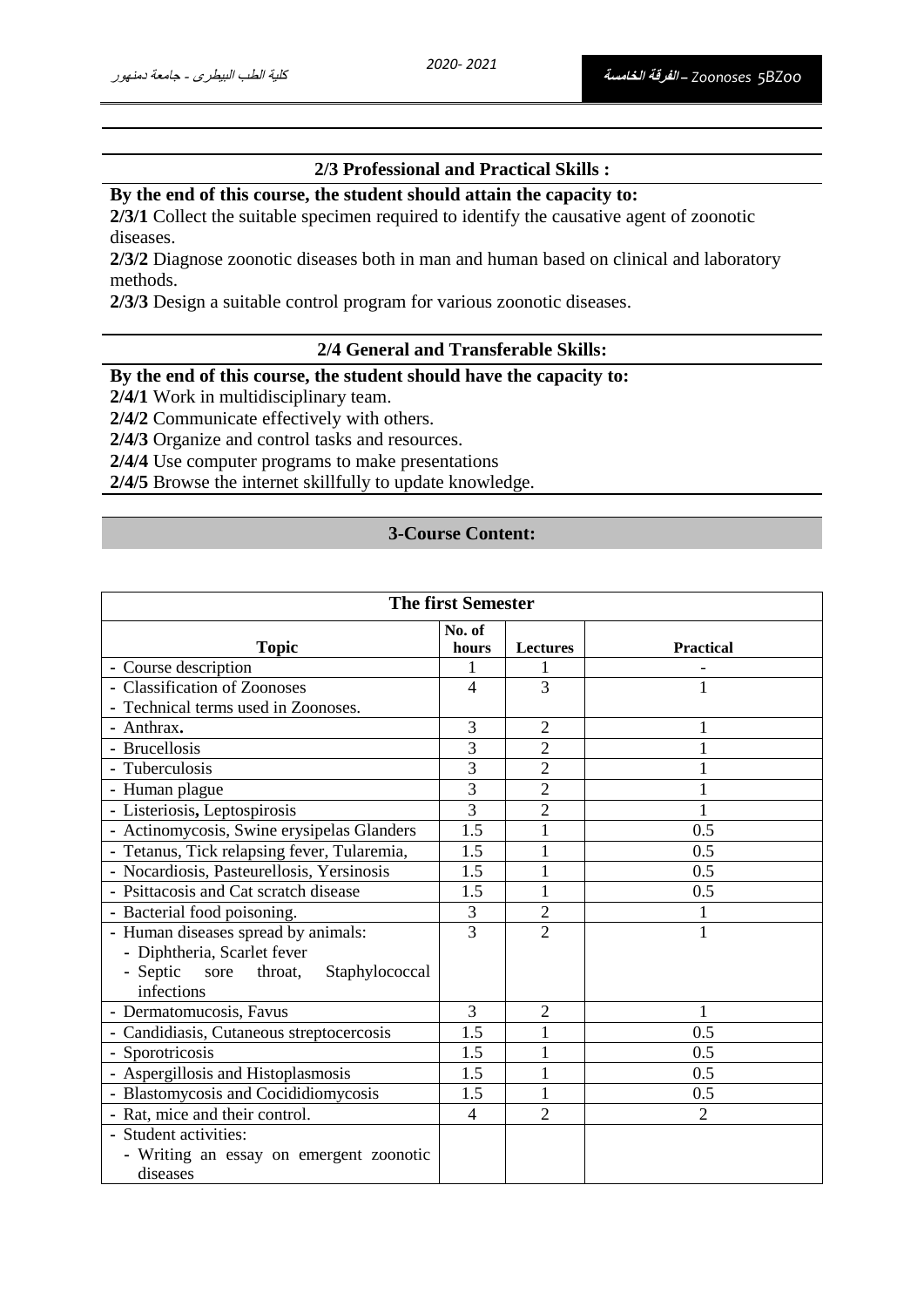| - Prepare pp presentations<br>- Seminars on presentations.<br>- Designing scientific posters for zoonotic<br>pathways of diseases. |                |                             |                |
|------------------------------------------------------------------------------------------------------------------------------------|----------------|-----------------------------|----------------|
|                                                                                                                                    | 45             | 30                          | 15             |
| - Rabies                                                                                                                           | 3              | $\mathcal{D}_{\mathcal{A}}$ | 1              |
| - Contagious pustular dermatitis (ORF)                                                                                             | $\overline{3}$ | $\overline{2}$              | 1              |
| - Foot and mouth disease (FMD)                                                                                                     |                |                             |                |
| - Milk nodules                                                                                                                     |                |                             |                |
| - Rift Valley Fever                                                                                                                | $\overline{3}$ | $\overline{2}$              | 1              |
| - Newcastle disease                                                                                                                |                |                             |                |
| - Vesicular stomatitis                                                                                                             |                |                             |                |
| - Avian influenza                                                                                                                  | 4              | 2                           | 2              |
| - Swine influenza                                                                                                                  |                |                             |                |
| - The arthropod-borne animal viruses:                                                                                              | 3              | $\overline{2}$              | 1              |
| - West Nile fever                                                                                                                  |                |                             |                |
| - Yellow fever                                                                                                                     |                |                             |                |
| - Ricketsial diseases:                                                                                                             | 6              | $\overline{4}$              | $\overline{2}$ |
| Q-fever                                                                                                                            |                |                             |                |
| Endemic typhus fever,                                                                                                              |                |                             |                |
| Boutonneuse fever                                                                                                                  |                |                             |                |
| Rickettsial pox, RMSF                                                                                                              |                |                             |                |
| - Enteric protozoa                                                                                                                 | 4              | 3                           | 1              |
| - Blood and tissue protozoa.                                                                                                       | 4              | 3                           | 1              |
| - Nematodes (round worms).                                                                                                         | 3              | $\overline{2}$              | $\mathbf{1}$   |
| - Cestodes (tape worms).                                                                                                           | 4              | 3                           | $\mathbf{1}$   |
| - Trematodes.                                                                                                                      | 3              | $\overline{2}$              | 1              |
| - Trematodes transmitted through fish.                                                                                             | $\overline{2}$ | $\mathbf{1}$                | $\mathbf{1}$   |
| - Zoonotic Arthropods.                                                                                                             | $\overline{3}$ | $\overline{2}$              | $\mathbf{1}$   |
| - Student activities:                                                                                                              |                |                             |                |
| - Writing an essay on emergent zoonotic                                                                                            |                |                             |                |
| diseases                                                                                                                           |                |                             |                |
| - Making presentations.                                                                                                            |                |                             |                |
| - Seminars on presentations.                                                                                                       |                |                             |                |
| - Designing scientific posters for zoonotic                                                                                        |                |                             |                |
| pathways of diseases.                                                                                                              |                |                             |                |
|                                                                                                                                    | 45             | 30                          | 15             |

### **4- Methods of Teaching and Learning**

- 1- Lectures Using Data Show and Video Films.
- 2- Practical lesson: laboratory diagnosis zoonotic diseases.
- 3- Seminars: on the topics of the course
- 4- Essay prepared from Library and Internet. Student assignment and discussion in presence of other students in the same specialty.
- 5- Presentation prepared and presented by the student in presence of other students in the same specialty.

**5- Methods of Teaching and Learning for Students With limited capabilities**: 1. Organize limited number students' class for these students.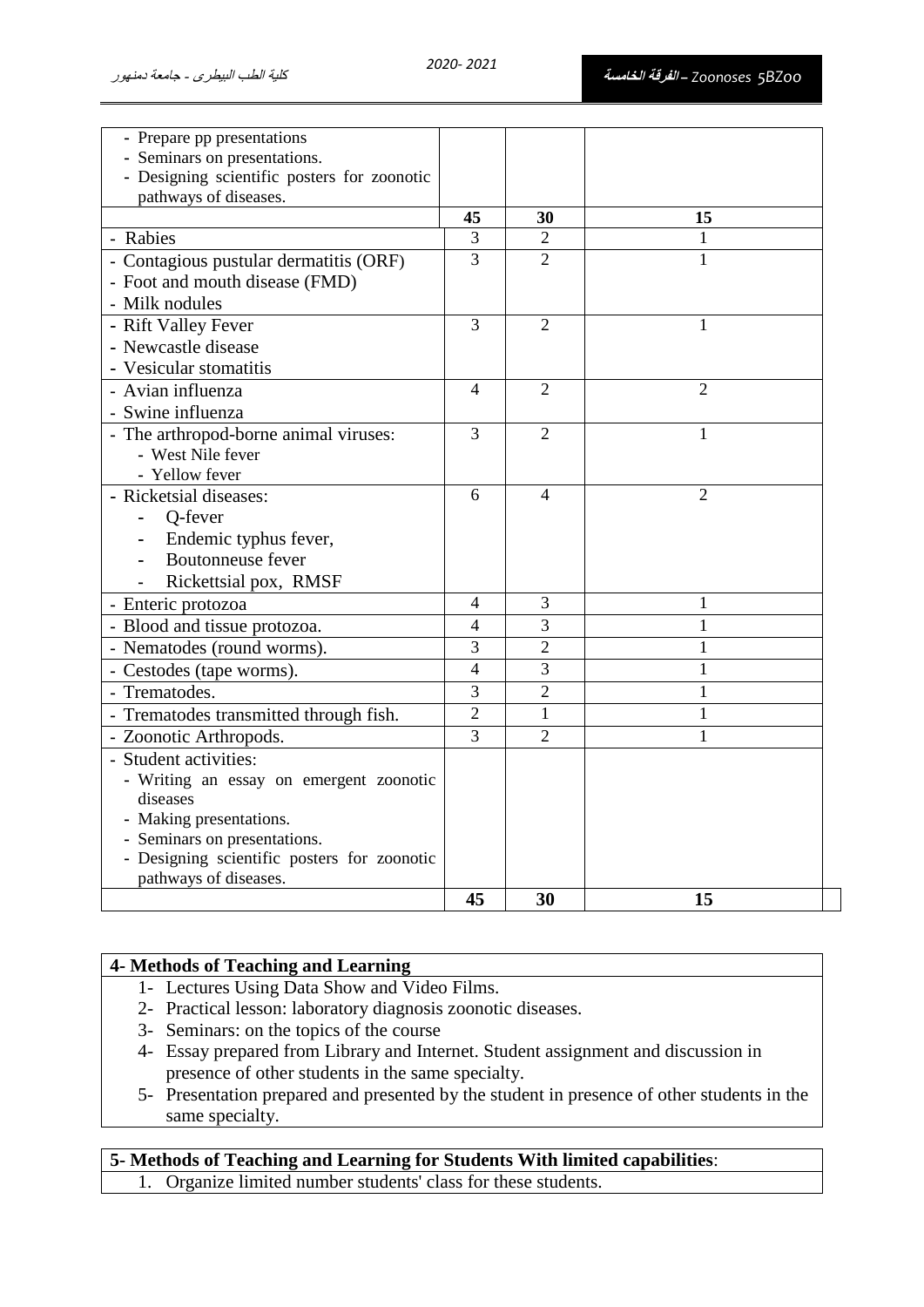- 2. Activate the role played by the scientific guide to discover the problems of these students then try to solve them.
- 3. Using various modes of learning strategies.
- 4. Students should participate in collecting the course material.

| <b>6- Student Assessment</b>                                                                                                                                                                                                                                                                                           |                                                                                       |                                                                                                                                                                                                                                                                                           |                                                                                                                                                 |                                                       |                                                            |
|------------------------------------------------------------------------------------------------------------------------------------------------------------------------------------------------------------------------------------------------------------------------------------------------------------------------|---------------------------------------------------------------------------------------|-------------------------------------------------------------------------------------------------------------------------------------------------------------------------------------------------------------------------------------------------------------------------------------------|-------------------------------------------------------------------------------------------------------------------------------------------------|-------------------------------------------------------|------------------------------------------------------------|
| 6/1. Methods                                                                                                                                                                                                                                                                                                           | <b>Measured ILO's</b>                                                                 |                                                                                                                                                                                                                                                                                           |                                                                                                                                                 |                                                       |                                                            |
|                                                                                                                                                                                                                                                                                                                        |                                                                                       | Knowledge &<br>Understanding                                                                                                                                                                                                                                                              | <b>Intellectual</b><br><b>Skills</b>                                                                                                            | <b>Professional</b><br>and Practical<br><b>Skills</b> | <b>General and</b><br><b>Transferable</b><br><b>Skills</b> |
| <b>Students</b><br>activities                                                                                                                                                                                                                                                                                          |                                                                                       |                                                                                                                                                                                                                                                                                           |                                                                                                                                                 |                                                       | $2/4/1$ ,<br>2/4/2,<br>$2/4/4$ ,<br>$2/4/3$ ,<br>2/4/5     |
| Written<br><b>Exams</b>                                                                                                                                                                                                                                                                                                | $2/1/1$ , $2/1/2$ , $2/1/3$ ,<br>$2/1/4$ , $2/1/5$ , $2/1/6$ ,<br>$2/1/7$ , $2/1/8$ , |                                                                                                                                                                                                                                                                                           | $2/2/1$ , $2/2/2$ ,<br>$2/2/3$ , $2/2/4$ ,<br>$2/2/5$ ,                                                                                         |                                                       |                                                            |
| <b>Practical</b><br><b>Exams</b>                                                                                                                                                                                                                                                                                       |                                                                                       |                                                                                                                                                                                                                                                                                           |                                                                                                                                                 | $2/3/1$ , $2/3/2$ ,<br>2/3/3                          |                                                            |
| <b>Oral Exams</b>                                                                                                                                                                                                                                                                                                      | $2/1/1$ , $2/1/3$ ,                                                                   |                                                                                                                                                                                                                                                                                           | $2/2/1$ , $2/2/2$ ,<br>$2/2/3$ , $2/2/4$ ,<br>$2/2/5$ , $2/2/6$                                                                                 |                                                       | 2/4/2                                                      |
| Written Exams: Short Essay - MCQ- case study - compare<br><b>Practical Exams:</b> Identify the samples of insecticides and disinfectants.<br>Oral Exams: According to the Basics of Oral Exams (Faculty Council 11April, 2010)<br>Periodical Written Exams: MCQ, complete, Give reasons<br><b>Students activities:</b> |                                                                                       |                                                                                                                                                                                                                                                                                           |                                                                                                                                                 |                                                       |                                                            |
| $6/2$ . Timing                                                                                                                                                                                                                                                                                                         |                                                                                       | 1- Student activities (through out the semester).<br>2- Periodical Written Exams (4 <sup>th</sup> , 8 <sup>th</sup> and 12th weeks).<br>3- Final Practical Exam (16 <sup>th</sup> week).<br>4- Final Written Exam (16 <sup>th</sup> week).<br>5- Final Oral Exam (16 <sup>th</sup> week). |                                                                                                                                                 |                                                       |                                                            |
| 6/3. Grade Distribution<br>$\mathbf{1}$<br>$\overline{2}$<br>3<br>$\overline{4}$<br>$\overline{5}$                                                                                                                                                                                                                     |                                                                                       |                                                                                                                                                                                                                                                                                           | Methods<br><b>Periodical Written Exams</b><br><b>Student activities</b><br><b>Final Practical Exam</b><br>Final Written Exam<br>Final Oral Exam |                                                       | Grade<br>12 %<br>8 %<br>20 %<br>50 %<br>10 %               |

#### **7- List of Text Books and References:**

#### **1-Notes:**

## - **Zoonoses. Department notes by:**

- Staff members of animal hygiene and zoonoses department

#### **2-Essential text Books :**

- Shakespeare, M., 2009. Zoonoses 2nd ed. Pharmaceutical Press, London.

- Colville, J.L. and Berryhill, D.L., 2007. Handbook of Zoonoses: Identification and